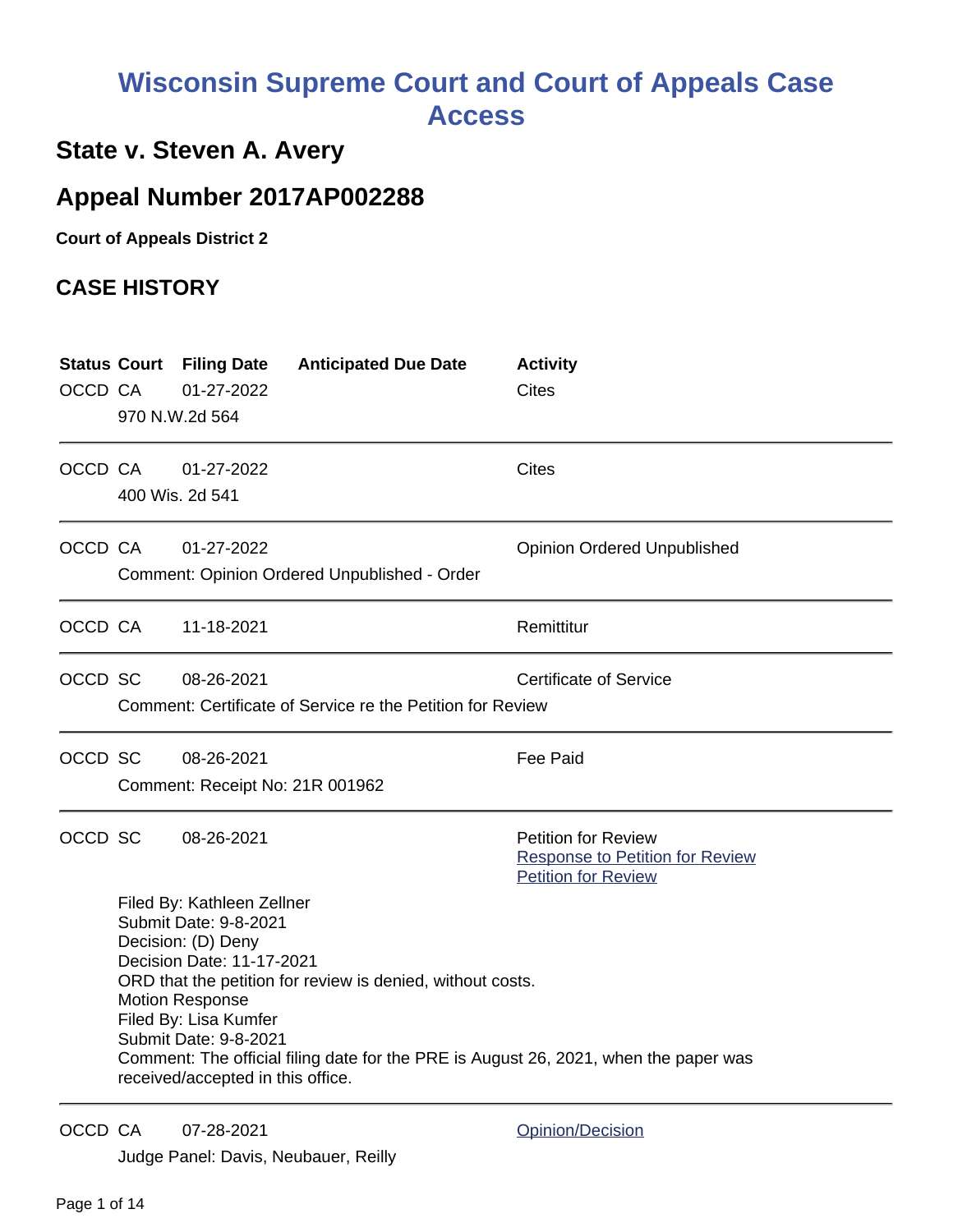| OCCD CA |           | 05-20-2021<br>Comment: Receipt No: 21R 001133                                                                             | Fee Paid                                                                                                                                        |
|---------|-----------|---------------------------------------------------------------------------------------------------------------------------|-------------------------------------------------------------------------------------------------------------------------------------------------|
| OCCD CA |           | 05-20-2021<br>Comment: Invoice No: 19814                                                                                  | <b>Invoice Issued</b>                                                                                                                           |
| OCCD CA |           | 05-03-2021<br>Comment: Invoice No: 19817; Receipt No: 21R 000972                                                          | Fee Paid                                                                                                                                        |
| OCCD CA |           | 05-03-2021<br>Comment: Invoice No: 19817                                                                                  | Invoice Issued                                                                                                                                  |
| OCCD CA |           | 04-30-2021<br>Comment: Receipt No: 21R 000965                                                                             | <b>Fee Paid</b>                                                                                                                                 |
| OCCD CA |           | 04-30-2021<br>Comment: Receipt No: 21R 000964                                                                             | <b>Fee Paid</b>                                                                                                                                 |
| OCCD CA |           | 04-30-2021<br>Comment: Invoice No: 19818                                                                                  | <b>Invoice Issued</b>                                                                                                                           |
| OCCD CA |           | 04-30-2021<br>Comment: Invoice No: 19815                                                                                  | <b>Invoice Issued</b>                                                                                                                           |
| OCCD CA |           | 04-29-2021<br>Comment: Receipt No: 21R 000948                                                                             | <b>Fee Paid</b>                                                                                                                                 |
| OCCD CA |           | 04-29-2021<br>Comment: Invoice No: 19808                                                                                  | Invoice Issued                                                                                                                                  |
| OCCD CA | No Action | 04-28-2021<br>Filed By: Kathleen Zellner<br>Submit Date: 4-28-2021<br>Decision: (N) No Action<br>Decision Date: 7-28-2021 | <b>Motion for Miscellaneous Relief</b><br>Comment: Motion for leave to reply to response to motion to strike; 4/29/21 - duplicate filed by mail |
| OCCD CA |           | 04-27-2021                                                                                                                | Motion to Strike                                                                                                                                |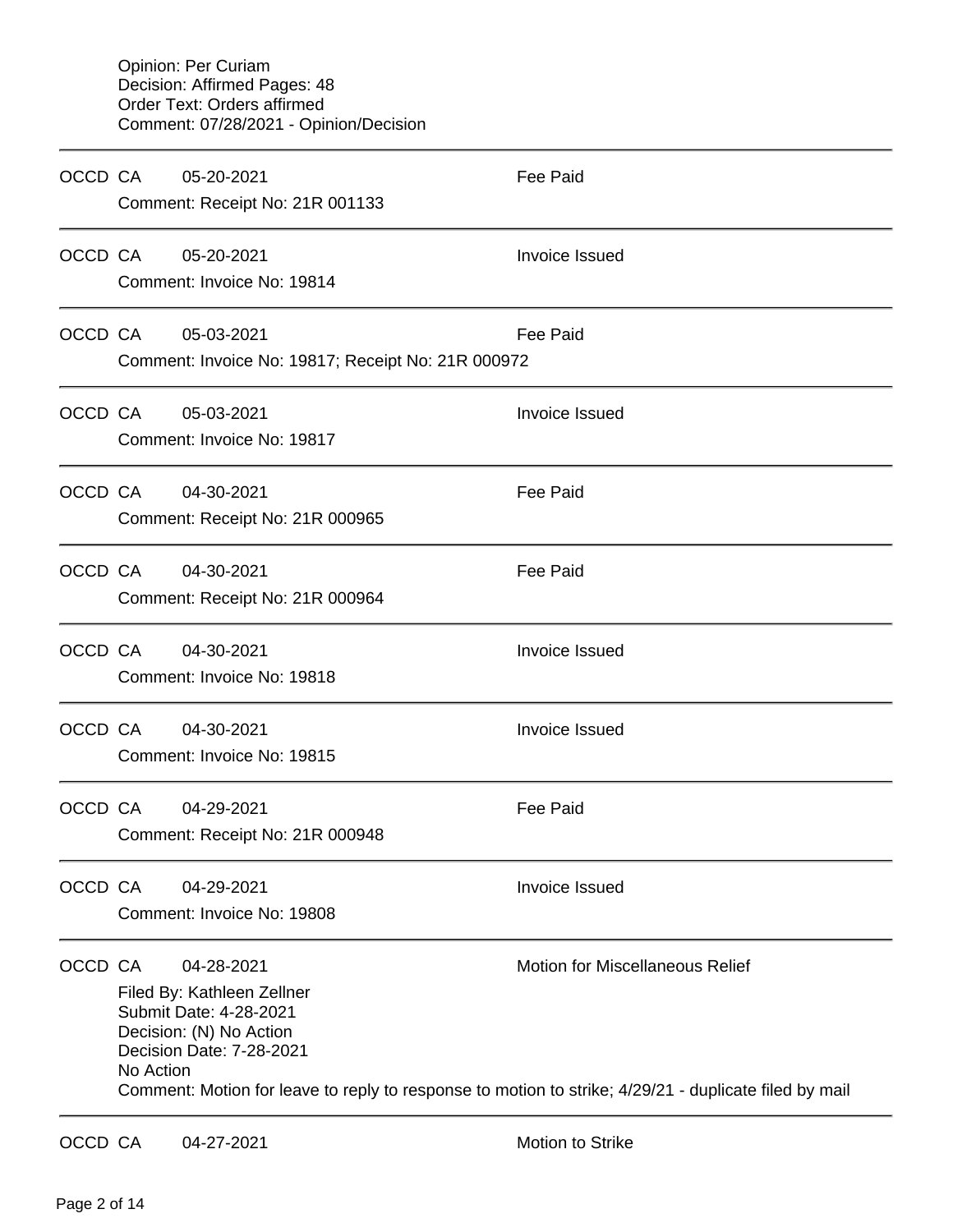Filed By: Lisa Kumfer Submit Date: 4-27-2021 Decision: (N) No Action Decision Date: 7-28-2021 No Action Comment: Motion to Strike Improper Reply OCCD CA 04-23-2021 Fee Paid Comment: Receipt No: 21R 000897 OCCD CA 04-23-2021 **Invoice Issued** Comment: Invoice No: 19798 OCCD CA 04-20-2021 **Fee Paid** Comment: Receipt No: 21R 000867 OCCD CA 04-20-2021 Invoice Issued Comment: Invoice No: 19793 OCCD CA  $04-16-2021$  Certificate of Service Comment: Response to motion for remand mailed via USPS 4/16/21 OCCD CA 04-13-2021 Fee Paid Comment: Receipt No: 21R 000814

OCCD CA  $04-13-2021$  and the linear series of the linear series of the linear series of the linear series of the linear series of the linear series of the linear series of the linear series of the linear series of the line Comment: Invoice No: 19785; Attorney Zellner's request for copy of stamped 4/12/21 motion

OCCD CA 04-12-2021 Motion for Remand Filed By: Kathleen Zellner Submit Date: 4-16-2021 Decision: (D) Deny Decision Date: 7-28-2021 Per paragraph 78: Accordingly, this decision operates as an order denying Averys April 12, 2021 motion to stay and remand. Motion Response Filed By: Lisa Kumfer Submit Date: 4-16-2021 Motion Response Filed By: Kathleen Zellner Submit Date: 4-22-2021 Comment: Motion for Remand and Stay of Appeal; 4/13/21 - Duplicate Copy of Motion Filed by mail; 4/16/21 - Response filed Reply to Response to Motion for Remand; 4/23/21 - duplicate copy of reply filed by mail

OCCD CA 11-09-2020 Submitted on Briefs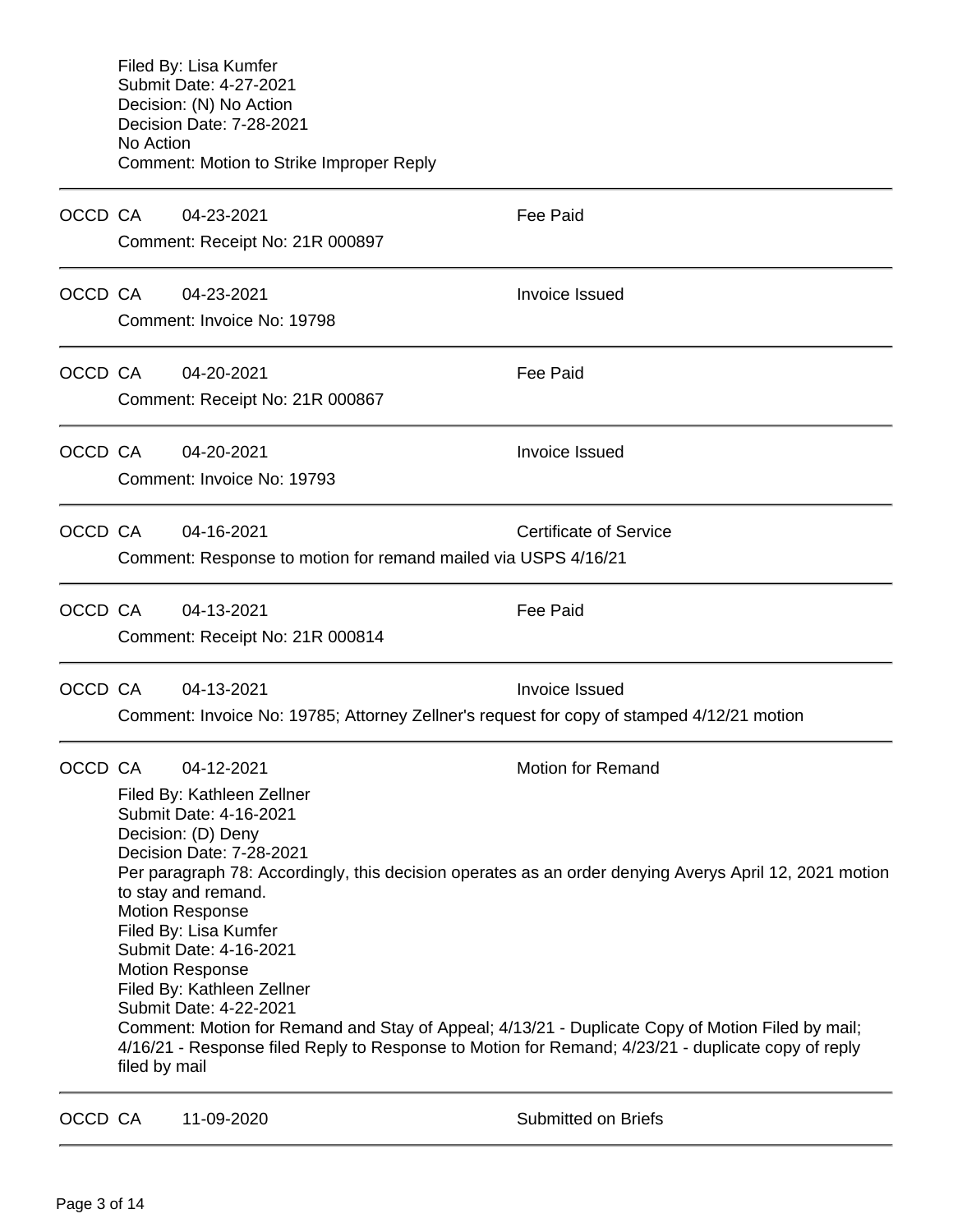Filed By: Unassigned District 2 Submit Date: 8-17-2020 Decision: (N) No Action Decision Date: 8-19-2020 ORD that no action is taken on Middlings filing. Comment: Sua Sponte - 8/14/20 Filing from Paula Middling; 8/19/20 Court Order re Sua Sponte Letter from Paula Middling Supporting Information from Paula Middling

- OCCD CA 07-10-2020 **Briefs Received At State Law Library** OCCD CA 06-29-2020 Record and Briefs Sent to District 2
- OCCD CA 06-26-2020 Certificate of Filing by Mail Comment: RE: Reply Brief, Shipped 6-25-2020, COS Certificate of Filing by Mail

OCCD CA 06-26-2020 Reply Brief

[Reply Brief](https://acefiling.wicourts.gov/document/eFiled/2017AP002288/266063)

Filed By: Kathleen Zellner

Comment: Filing Notice: Reply Brief

OCCD CA 06-01-2020 Motion to Extend Time

Filed By: Kathleen Zellner Submit Date: 6-1-2020 Decision: (G) Grant Decision Date: 6-4-2020 ORD that the motion to enlarge the appellant's reply brief to 9,000 words is granted. FRO that the time to file the appellant's reply brief is extended to June 25, 2020. See WIS. STAT. RULE 809.82(2)(a). See BRY event due on 6-25-2020 Comment: Motion to Extend Time

OCCD CA 06-01-2020 **Motion to Waive Filing Requirements** 

Filed By: Kathleen Zellner Submit Date: 6-1-2020 Decision: (G) Grant Decision Date: 6-4-2020 ORD that the motion to enlarge the appellant's reply brief to 9,000 words is granted. FRO that the time to file the appellant's reply brief is extended to June 25, 2020. See WIS. STAT. RULE 809.82(2)(a). Comment: Motion to Waive Filing Requirements - Request to Enlarge Word Limit for BRY Court Order 06/04/20

OCCD CA 05-27-2020 Brief of Respondent(s)

[Brief of Respondent](https://acefiling.wicourts.gov/document/eFiled/2017AP002288/262660)

Filed By: Lisa Kumfer

Comment: Filing Notice: Brief of Respondent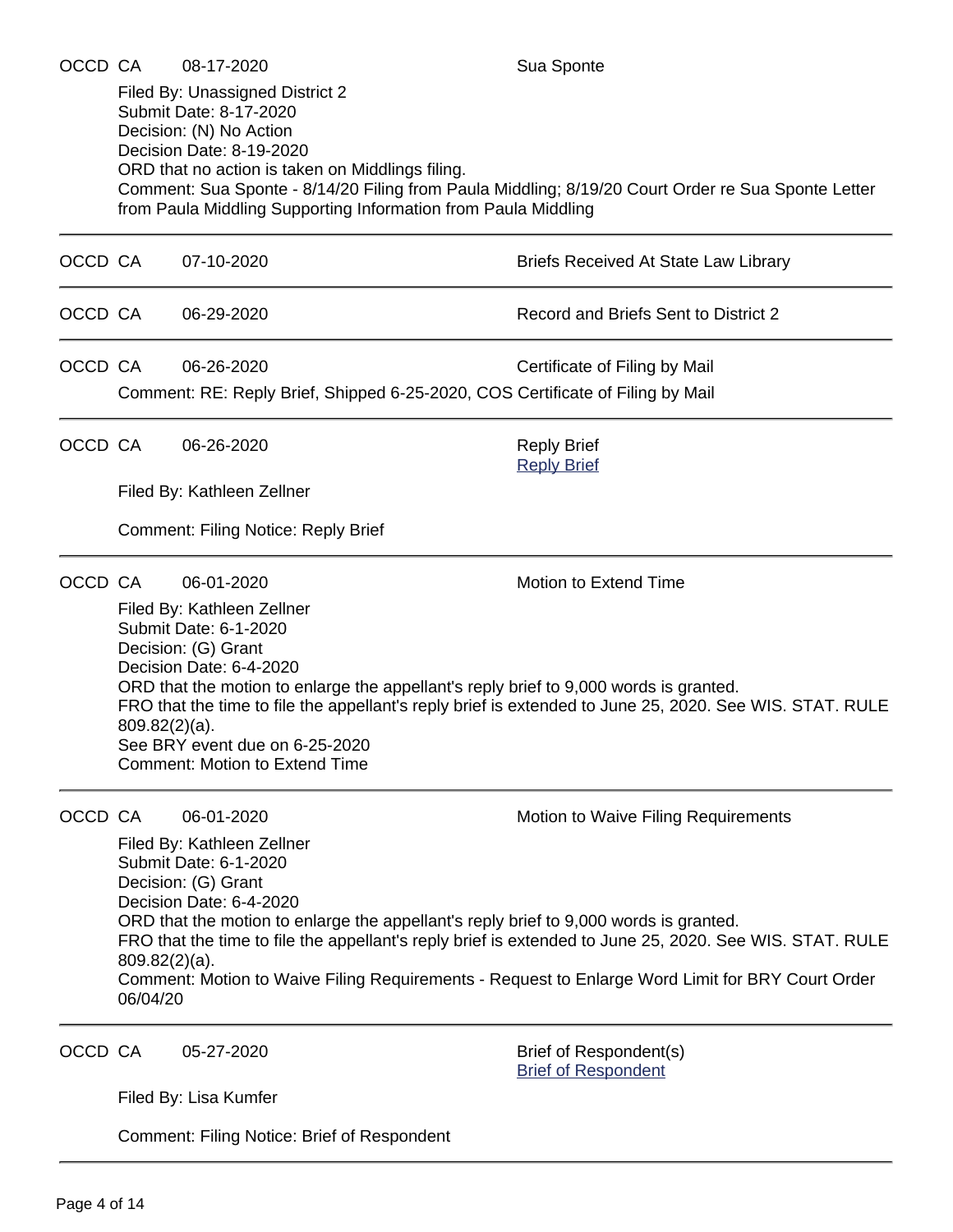Comment: Re motion to expand word limit; motion mailed 5/13/20

OCCD CA 05-18-2020 **Motion to Waive Filing Requirements** Filed By: Lisa Kumfer Submit Date: 5-18-2020 Decision: (G) Grant Decision Date: 5-19-2020 ORD that the motion to enlarge the respondents brief to 35,000 words is granted. Comment: Motion to Expand Word Limit; motion mailed 5/13/20 per COM Court Order 05/19/20 OCCD CA 03-03-2020 Attorney Change Comment: AAG Winter withdrawn per letter advising she should no longer be listed as co-counsel. Attorney Change OCCD CA 02-03-2020 Motion to Extend Time Filed By: Lisa Kumfer Submit Date: 2-3-2020 Decision: (G) Grant Decision Date: 2-5-2020 ORD that the time for the respondent to file its respondent's brief is extended to March 27, 2020. See Wis. Stat. Rule 809.82(2)(a) (2017-18). See BRS event due on 3-27-2020 Comment: Court Order 02/05/20 Motion to Extend Time OCCD CA 11-12-2019 Motion to Extend Time Filed By: Lisa Kumfer Submit Date: 11-12-2019 Decision: (G) Grant Decision Date: 11-14-2019 ORD that the time for the respondent to file its brief is extended to February 11, 2020. See Wis. Stat. Rule 809.82(2)(a). See BRS event due on 2-11-2020 Comment: Court Order 11/14/19 Motion to Extend Time OCCD CA 10-21-2019 **Rejected Electronic Document** Comment: Corrected Brief of Appellant; This efiled brief is rejected as the brief was inadvertently efiled twice. No further action is required to this notice. OCCD CA 10-18-2019 **CELL CAN CELL CONCLUSION** Certificate of Filing by Mail Comment: RE: Corrected Appellant's Brief, Shipped 10-16-19, COS Certificate of Filing by Mail OCCD CA 10-17-2019 Motion for Miscellaneous Relief Filed By: Kathleen Zellner Submit Date: 10-17-2019 Decision: (G) Grant Decision Date: 10-21-2019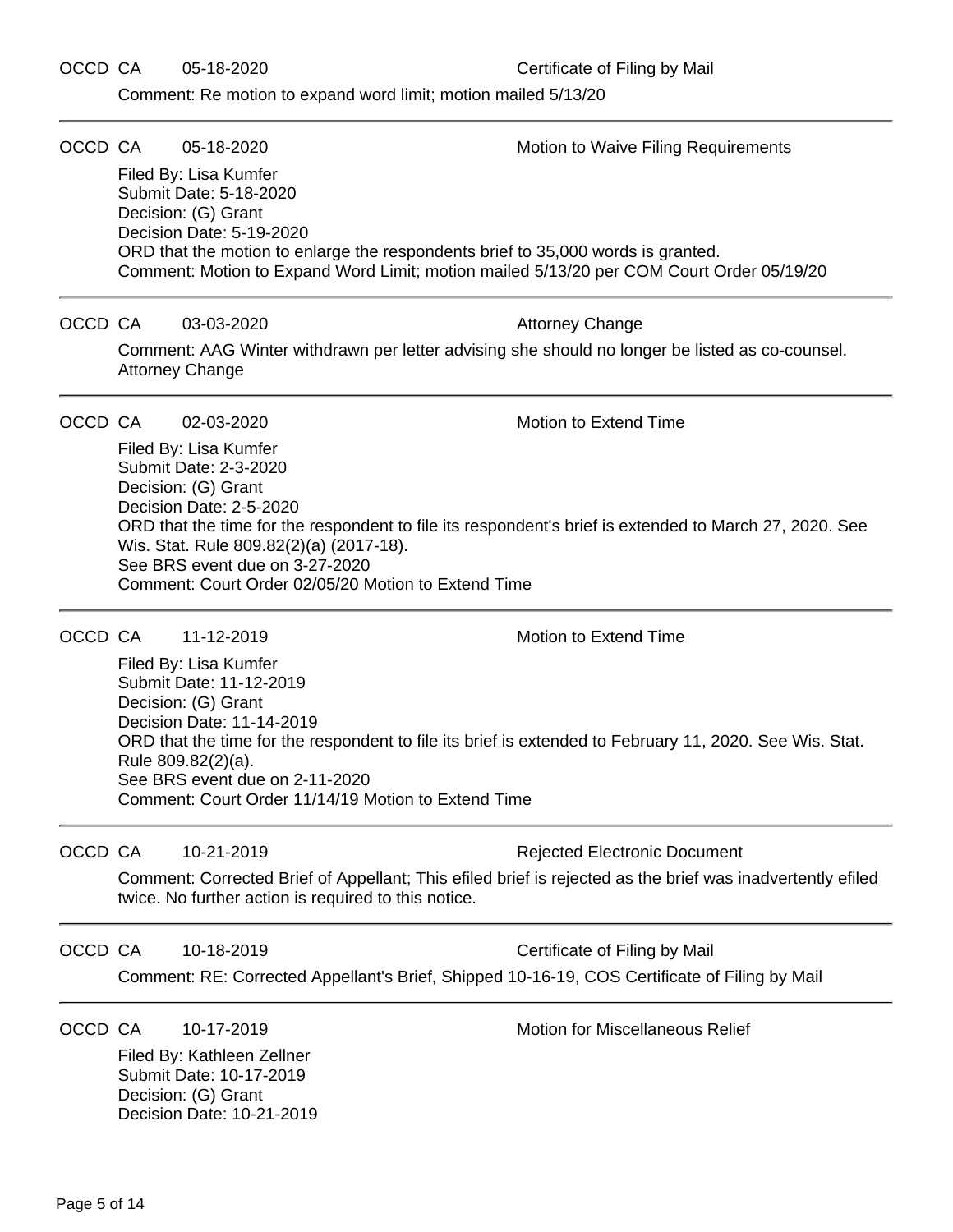ORD that the appellant's corrected brief and appendix are accepted for filing. Comment: Motion for leave to file corrected appellant's brief and appendix Court Order 10/21/19 Motion for Miscellaneous Relief

| OCCD CA                                                                             |                                                    | 10-14-2019                                                                                                                                                                                                                                                                                                  | Certificate of Filing by Mail                                                                         |  |  |
|-------------------------------------------------------------------------------------|----------------------------------------------------|-------------------------------------------------------------------------------------------------------------------------------------------------------------------------------------------------------------------------------------------------------------------------------------------------------------|-------------------------------------------------------------------------------------------------------|--|--|
| Comment: RE: Appellant's Brief, Shipped 10-11-19, COS Certificate of Filing by Mail |                                                    |                                                                                                                                                                                                                                                                                                             |                                                                                                       |  |  |
| OCCD CA                                                                             |                                                    | 10-14-2019                                                                                                                                                                                                                                                                                                  | Brief & Appx of Appellant(s)<br><b>Corrected Brief of Appellant</b>                                   |  |  |
|                                                                                     |                                                    | Filed By: Kathleen Zellner                                                                                                                                                                                                                                                                                  |                                                                                                       |  |  |
|                                                                                     |                                                    | Comment: Four Volumes of Separate Appendix. Please note amended signature pages pursuant to<br>Rules 802.05 & 809.19(1)(h) have been added to all briefs. 10-18-19 - corrected brief filed, accepted per<br>10/21/19 CTO Filing Notice: Brief & Appx of Appellant Brief & Appx of Appellant(s): Extra pages |                                                                                                       |  |  |
| OCCD CA                                                                             |                                                    | 10-11-2019                                                                                                                                                                                                                                                                                                  | <b>Rejected Electronic Document</b>                                                                   |  |  |
|                                                                                     | rejected.                                          |                                                                                                                                                                                                                                                                                                             | Comment: Brief of Appellant; Document inadvertently efiled per appellant's attorney's office. Efile   |  |  |
| OCCD CA                                                                             |                                                    | 09-17-2019                                                                                                                                                                                                                                                                                                  | Motion to Waive Filing Requirements                                                                   |  |  |
|                                                                                     |                                                    | Filed By: Kathleen Zellner<br>Submit Date: 9-17-2019<br>Decision: (D) Deny<br>Decision Date: 9-18-2019<br>ORD that the motion to enlarge the appellant's brief to 41,000 words is denied.                                                                                                                   | FRO that an appellant's brief no exceeding 35,000 words shall be filed on or before October 14, 2019. |  |  |
|                                                                                     |                                                    |                                                                                                                                                                                                                                                                                                             | Comment: Motion to enlarge word limit Court Order 09/18/19 Motion to Waive Filing Requirements        |  |  |
| OCCD CA                                                                             |                                                    | 09-04-2019                                                                                                                                                                                                                                                                                                  | Non-Electronic Record Item                                                                            |  |  |
|                                                                                     |                                                    | Comment: Two Separate Boxes of Non-Elctronic Exhibits - See Clerk's Certificate Cover Letter                                                                                                                                                                                                                |                                                                                                       |  |  |
| OCCD CA                                                                             |                                                    | 08-28-2019                                                                                                                                                                                                                                                                                                  | <b>Sealed Documents</b>                                                                               |  |  |
|                                                                                     |                                                    | Comment: #63-73, #187, #272, #308, #380, #383, #399, #674                                                                                                                                                                                                                                                   |                                                                                                       |  |  |
| OCCD CA                                                                             |                                                    | 08-28-2019                                                                                                                                                                                                                                                                                                  | Record                                                                                                |  |  |
|                                                                                     |                                                    | Comment: 1-1 to 807-2, ELECTRONICALLY FILED Filing Notice: Record                                                                                                                                                                                                                                           |                                                                                                       |  |  |
| OCCD CA                                                                             |                                                    | 08-28-2019                                                                                                                                                                                                                                                                                                  | <b>Hold Status</b>                                                                                    |  |  |
| OCCD CA                                                                             |                                                    | 03-05-2019                                                                                                                                                                                                                                                                                                  | <b>Fee Paid</b>                                                                                       |  |  |
|                                                                                     |                                                    | Comment: Invoice No: 18982; Receipt No: 19R 000602                                                                                                                                                                                                                                                          |                                                                                                       |  |  |
| OCCD CA                                                                             |                                                    | 03-05-2019                                                                                                                                                                                                                                                                                                  | <b>Fee Paid</b>                                                                                       |  |  |
|                                                                                     | Comment: Invoice No: 18979; Receipt No: 19R 000601 |                                                                                                                                                                                                                                                                                                             |                                                                                                       |  |  |
| OCCD CA                                                                             |                                                    | 03-05-2019                                                                                                                                                                                                                                                                                                  | Invoice Issued                                                                                        |  |  |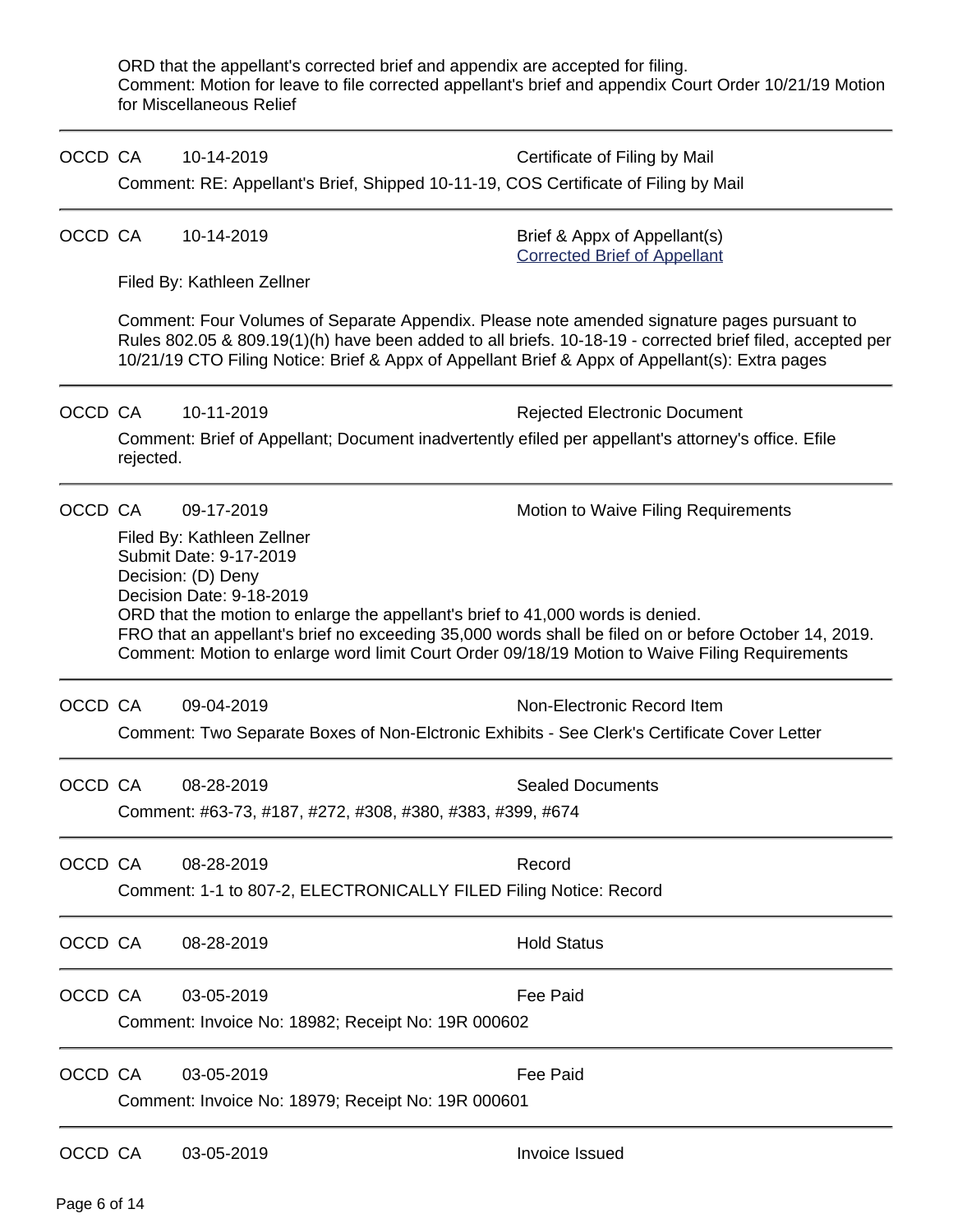| OCCD CA | 03-05-2019<br>Comment: Invoice No: 18979                                                           | <b>Invoice Issued</b>                   |
|---------|----------------------------------------------------------------------------------------------------|-----------------------------------------|
| OCCD CA | 02-27-2019<br>Comment: Invoice No: 18983; Receipt No: 19R 000544                                   | <b>Fee Paid</b>                         |
| OCCD CA | 02-27-2019<br>Comment: Invoice No: 18983                                                           | <b>Invoice Issued</b>                   |
| OCCD CA | 02-26-2019<br>Comment: Invoice No: 18978; Receipt No: 19R 000532                                   | Fee Paid                                |
| OCCD CA | 02-26-2019<br>Comment: Invoice No: 18977; Receipt No: 19R 000531                                   | Fee Paid                                |
| OCCD CA | 02-26-2019<br>Comment: Invoice No: 18978                                                           | Invoice Issued                          |
| OCCD CA | 02-26-2019<br>Comment: Invoice No: 18977                                                           | Invoice Issued                          |
| OCCD CA | 02-25-2019<br>Comment: For supplemental postconviction motion proceedings pursuant to 2/25/19 CTO. | <b>Record Remanded to Circuit Court</b> |
| OCCD CA | 02-22-2019<br>Comment: Invoice No: 18947; Receipt No: 19R 000508                                   | <b>Fee Paid</b>                         |
| OCCD CA | 02-22-2019<br>Comment: Invoice No: 18947                                                           | <b>Invoice Issued</b>                   |
| OCCD CA | 02-14-2019<br>Comment: Invoice No: 18967; Receipt No: 19R 000424                                   | Fee Paid                                |
| OCCD CA | 02-14-2019<br>Comment: Invoice No: 18967                                                           | Invoice Issued                          |
| OCCD CA | 02-12-2019<br>Comment: Invoice No: 18964; Receipt No: 19R 000394                                   | Fee Paid                                |
| OCCD CA | 02-12-2019                                                                                         | <b>Invoice Issued</b>                   |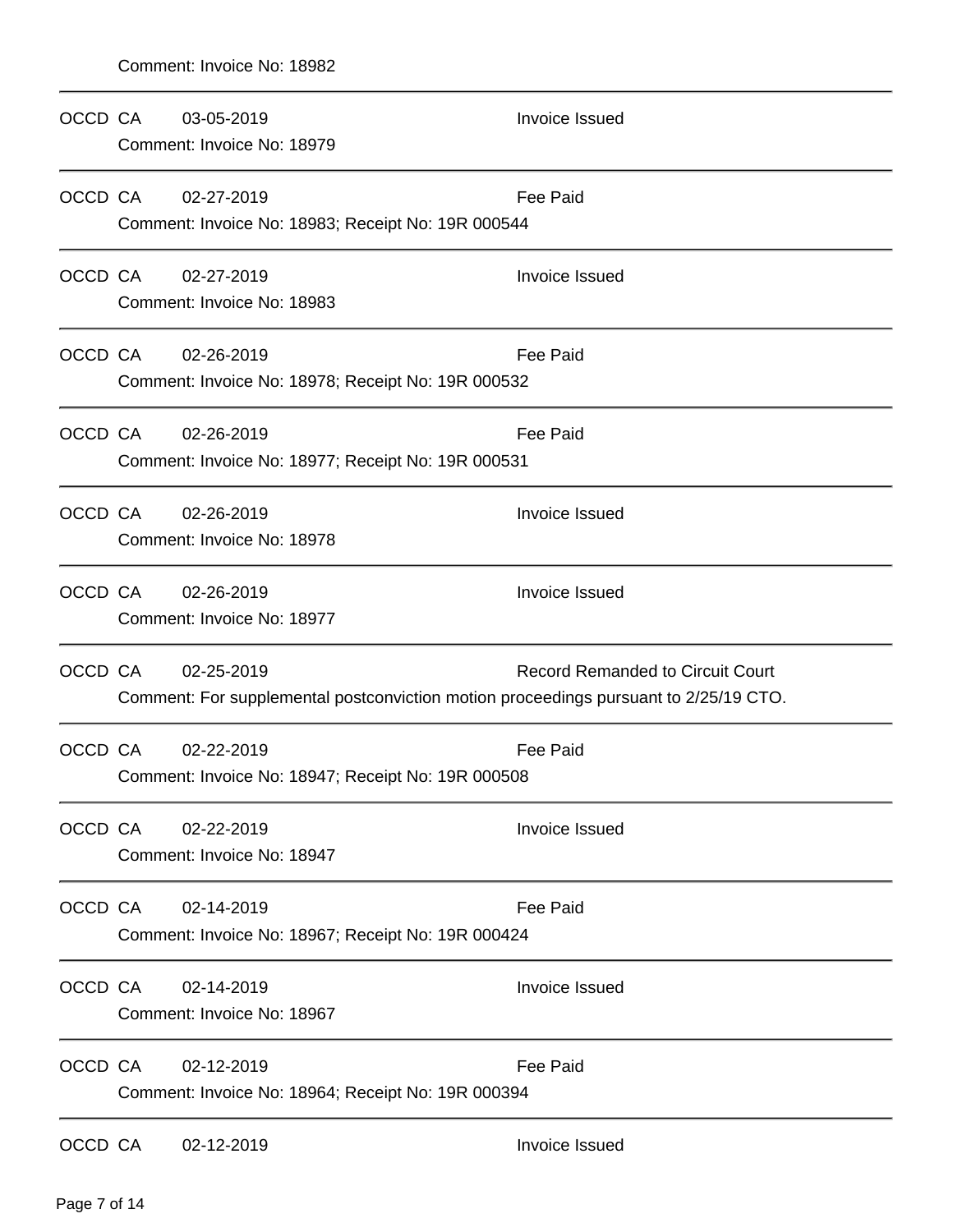| OCCD CA | 02-08-2019<br>Comment: Receipt No: 19R 000365                                                                         | <b>Fee Paid</b>        |
|---------|-----------------------------------------------------------------------------------------------------------------------|------------------------|
| OCCD CA | 02-04-2019<br>Comment: Invoice No: 18951; Receipt No: 19R 000303                                                      | Fee Paid               |
| OCCD CA | 02-04-2019<br>Comment: Invoice No: 18951                                                                              | Invoice Issued         |
| OCCD CA | 02-01-2019<br>Comment: Invoice No: 18950; Receipt No: 19R 000295                                                      | Fee Paid               |
| OCCD CA | 02-01-2019<br>Comment: Invoice No: 18948; Receipt No: 19R 000294                                                      | Fee Paid               |
| OCCD CA | 02-01-2019<br>Comment: Invoice No: 18906; Receipt No: 19R 000293                                                      | Fee Paid               |
| OCCD CA | 02-01-2019<br>Comment: Invoice No: 18946; Receipt No: 19R 000292                                                      | Fee Paid               |
| OCCD CA | 02-01-2019<br>Comment: Invoice No: 18950                                                                              | Invoice Issued         |
| OCCD CA | 02-01-2019<br>Comment: Invoice No: 18948                                                                              | Invoice Issued         |
| OCCD CA | 02-01-2019<br>Comment: Invoice No: 18946                                                                              | Invoice Issued         |
| OCCD CA | 02-01-2019<br>Comment: Invoice No: 18906                                                                              | Invoice Issued         |
| OCCD CA | 01-31-2019<br>Comment: Invoice No: 18949 VOIDED on 1-31-2019 - Wrong charge                                           | <b>Invoice Issued</b>  |
| OCCD CA | 01-24-2019<br>Filed By: Kathleen Zellner<br>Submit Date: 1-24-2019<br>Decision: (O) Other<br>Decision Date: 2-25-2019 | <b>Motion for Stay</b> |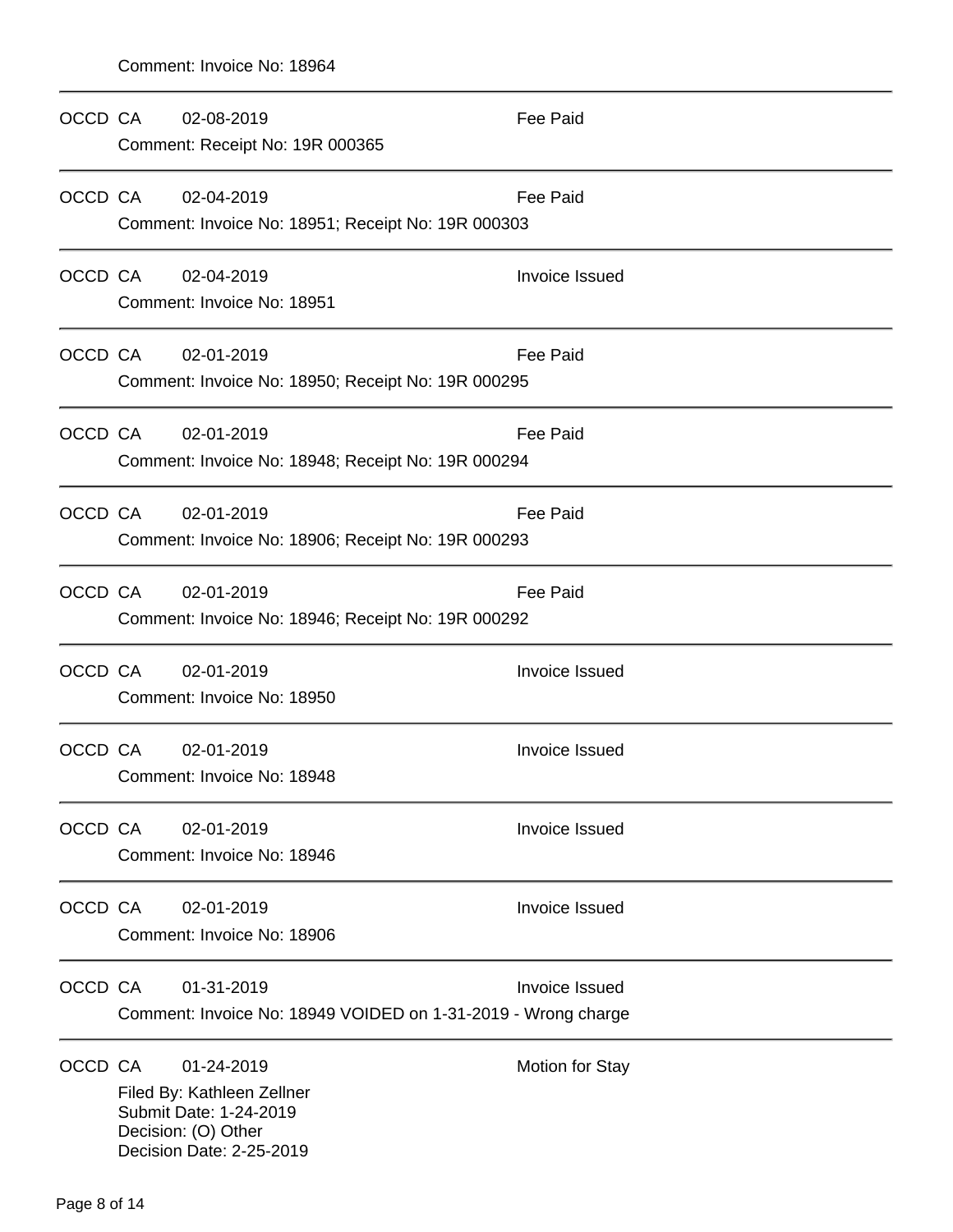ORD that this appeal is remanded forthwith to the circuit court to permit Steven A. Avery to pursue a supplemental postconviction motion raising "claims for relief in connection with the State's violation of WIS. STAT. 968.205 and Youngblood v. Arizona."

FRO that any supplemental postconviction motion shall be filed in the circuit court within fourteen days. FRO that the circuit court shall conduct any proceedings necessary to address the claims raised in the supplemental postconviction motion, and shall enter an order containing its findings and conclusions. FRO that if a party intends to order a transcript of any post-remand hearing, the party shall do so within ten days after the circuit court enters its order deciding the supplemental postconviction motion. The ordering party shall file a statement on transcript. Any such transcript shall be filed and served within thirty days after its request. The ordering party shall provide the court reporter with a copy of this order. FRO that the circuit court clerk shall re-transmit the record to this court within twenty days after the later of the entry of the circuit court order deciding the supplemental postconviction motion or the filing of any post-remand hearing transcript, if ordered. The record shall include any papers filed pursuant to this remand.

FRO that the appeal is stayed until the return of the record following remand.

FRO that the appellant shall file an appellants opening brief presenting all grounds for relief within forty days after the return of the record.

Motion Response Filed By: Tiffany Winter Submit Date: 1-29-2019 Motion Response Filed By: Kathleen Zellner Submit Date: 2-1-2019 Motion Response Filed By: Kathleen Zellner Submit Date: 2-11-2019 Motion Response Filed By: Kathleen Zellner Submit Da Comment: appeal and remand the cause for proceedings on claims for relief Court Order 02/25/19 Letter from Kathleen Zellner Response Response Motion for Stay

| OCCD CA | 01-11-2019<br>Comment: Receipt No: 19R 000123                    | Fee Paid        |
|---------|------------------------------------------------------------------|-----------------|
| OCCD CA | 01-08-2019<br>Comment: Invoice No: 18907; Receipt No: 19R 000077 | Fee Paid        |
| OCCD CA | 01-08-2019<br>Comment: Invoice No: 18907 Response from Zellner   | Invoice Issued  |
| OCCD CA | 01-03-2019<br>Comment: Invoice No: 18727; Receipt No: 19R 000024 | Fee Paid        |
| OCCD CA | 01-03-2019<br>Comment: Invoice No: 18711; Receipt No: 19R 000023 | <b>Fee Paid</b> |
| OCCD CA | 01-03-2019<br>Comment: Invoice No: 18727                         | Invoice Issued  |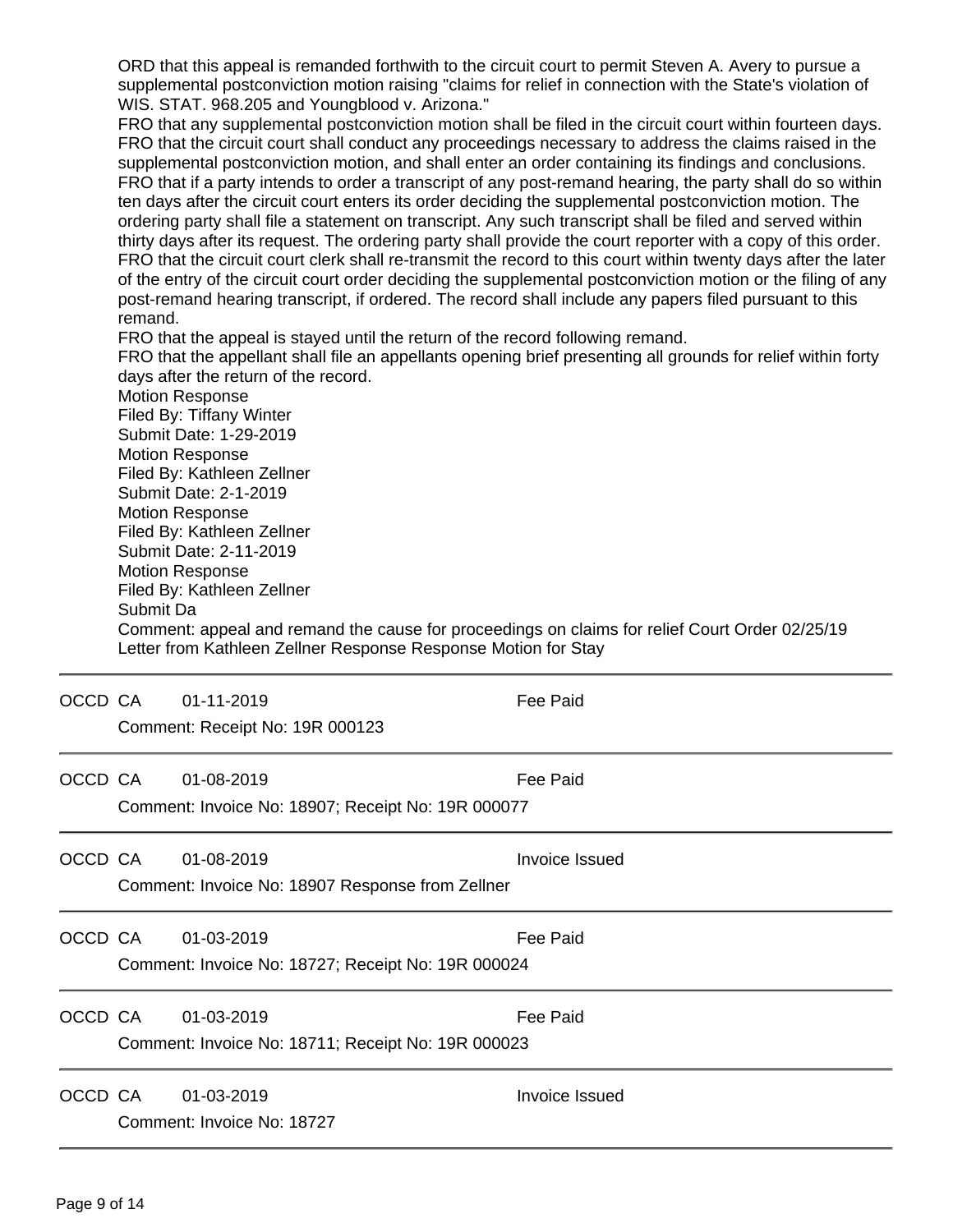#### OCCD CA 01-03-2019 Invoice Issued

Comment: Invoice No: 18711

OCCD CA 01-02-2019 Fee Paid Comment: Invoice No: 18905; Receipt No: 19R 000001 OCCD CA 01-02-2019 Invoice Issued Comment: Invoice No: 18905 OCCD CA 12-17-2018 Motion for Stay Filed By: Kathleen Zellner Submit Date: 12-17-2018 Decision: (O) Other Decision Date: 12-28-2018 ORD that the motion to stay this appeal and remand to the circuit court is denied. FRO that the appellants brief shall be filed on or before February 1, 2019. Motion Response Filed By: Tiffany Winter Submit Date: 12-28-2018 Comment: of appeal and remand the cause for new scientific testing. Court Order 12/28/18 Response Motion for Stay Motion for Stay: Exhibits OCCD CA 12-07-2018 12-07-2018 Motion to Waive Filing Requirements Filed By: Kathleen Zellner Submit Date: 12-7-2018 Decision: (G) Grant Decision Date: 12-10-2018 ORD that the motion to enlarge the word limit is granted. The appellant shall submit an appellant's brief that may not exceed 35,000 words if a proportional serif font is used. Comment: To enlarge word limit for BAP to 35,000 words Court Order 12/10/18 Motion to Waive Filing Requirements OCCD CA 10-03-2018 Motion to Extend Time Filed By: Kathleen Zellner Submit Date: 10-3-2018 Decision: (G) Grant Decision Date: 10-8-2018 ORD that the time for the appellant to file an appellant's brief is extended to December 20, 2018. SEE WIS. STAT. RULE 809.82(2)(a). See BAP event due on 12-20-2018 Comment: Court Order 10/08/18 Motion to Extend Time

OCCD CA 09-26-2018 Non-Electronic Record Item

Comment: 2 Separate Boxes of Exhibits - Includes two audio recordings of 10-24-17 call

OCCD CA 09-25-2018 Record

Comment: 1-1 to 763-2, ELECTRONICALLY FILED. 2 Separate Boxes of Exhibits - Includes two audio recordings of 10-24-17 call. (See Clerk's Certificate for full list). Filing Notice: Record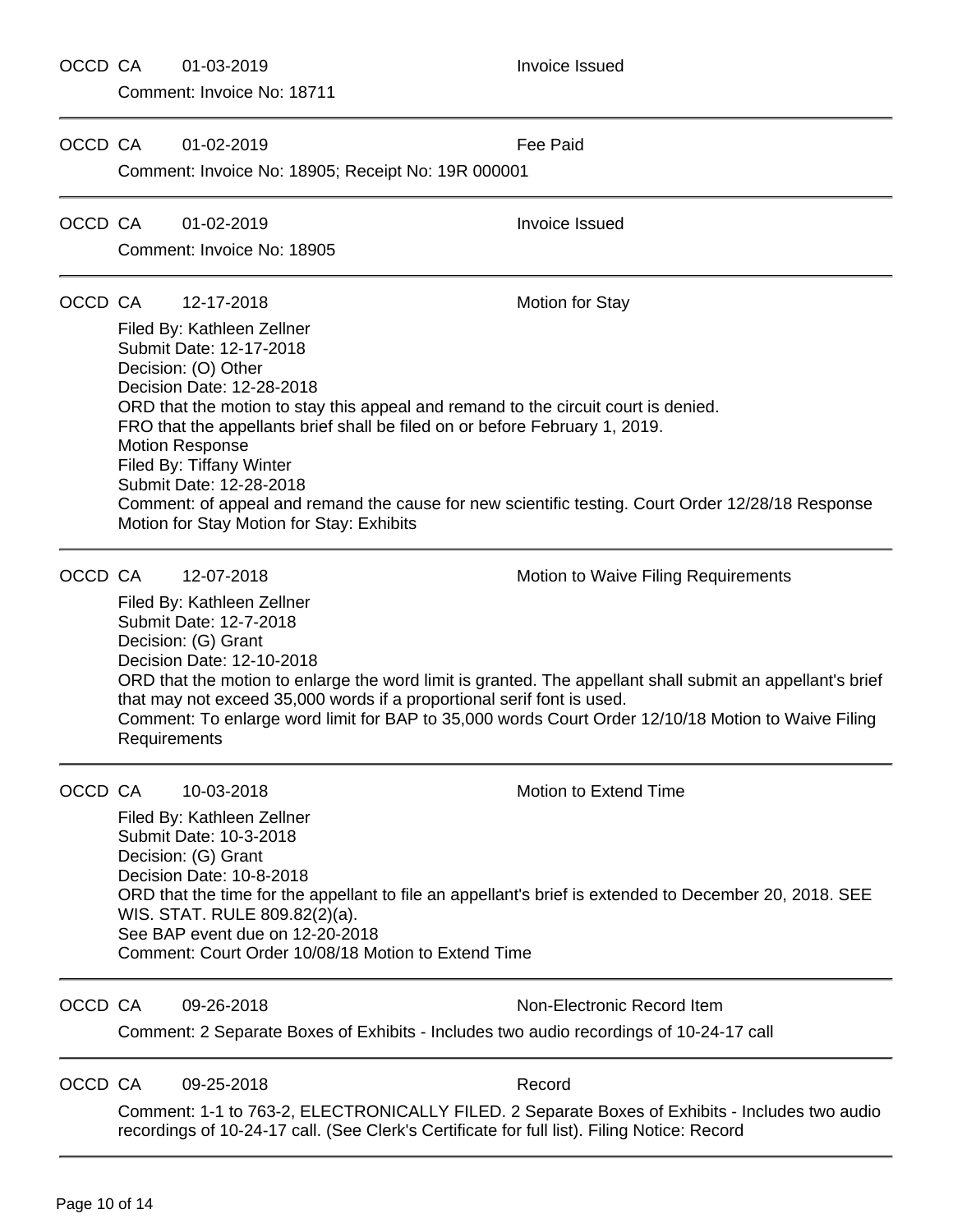| OCCD CA | 09-25-2018                                                                                                                                                                                                                                                                                                                                         | <b>Hold Status</b>                                                                                                                                                                                                            |
|---------|----------------------------------------------------------------------------------------------------------------------------------------------------------------------------------------------------------------------------------------------------------------------------------------------------------------------------------------------------|-------------------------------------------------------------------------------------------------------------------------------------------------------------------------------------------------------------------------------|
| OCCD CA | 09-17-2018<br>Filed By: Kathleen Zellner<br>Status: Prev. Filed<br>Statement on Transcript (faxed)                                                                                                                                                                                                                                                 | <b>Statement on Transcript</b><br>Comment: Additional; 9/18/18 - mailed copy of SRT received Statement on Transcript (cleaner copy)                                                                                           |
| OCCD CA | 07-09-2018<br>Comment: Invoice No: 18726; Receipt No: 18R 001722                                                                                                                                                                                                                                                                                   | <b>Fee Paid</b>                                                                                                                                                                                                               |
| OCCD CA | 07-09-2018<br>Comment: Invoice No: 18726                                                                                                                                                                                                                                                                                                           | Invoice Issued                                                                                                                                                                                                                |
| OCCD CA | 06-29-2018<br>Comment: Invoice No: 18729; Receipt No: 18R 001671                                                                                                                                                                                                                                                                                   | <b>Fee Paid</b>                                                                                                                                                                                                               |
| OCCD CA | 06-29-2018<br>Comment: Invoice No: 18729                                                                                                                                                                                                                                                                                                           | Invoice Issued                                                                                                                                                                                                                |
| OCCD CA | 06-07-2018<br>Comment: For further circuit court proceedings pursuant to 6/7/18 CTO; NRI sent by UPS                                                                                                                                                                                                                                               | <b>Record Remanded to Circuit Court</b>                                                                                                                                                                                       |
| OCCD CA | 06-01-2018<br>Comment: Receipt No: 18R 001350                                                                                                                                                                                                                                                                                                      | Fee Paid                                                                                                                                                                                                                      |
| OCCD CA | 06-01-2018<br>Comment: Invoice No: 18713; Receipt No: 18R 001343                                                                                                                                                                                                                                                                                   | Fee Paid                                                                                                                                                                                                                      |
| OCCD CA | 06-01-2018<br>Comment: Invoice No: 18713                                                                                                                                                                                                                                                                                                           | <b>Invoice Issued</b>                                                                                                                                                                                                         |
| OCCD CA | 05-29-2018<br>Comment: Receipt No: 18R 001301                                                                                                                                                                                                                                                                                                      | <b>Fee Paid</b>                                                                                                                                                                                                               |
| OCCD CA | 05-23-2018<br>Filed By: Unassigned District 2<br>Submit Date: 5-23-2018<br>Decision: (O) Other<br>Decision Date: 5-23-2018<br>the record shall be placed under seal.<br>to the appellant and not considered as part of the motion to supplement the record.<br>Comment: Address requests for copy of exhibits attached to MCR Court Order 05/23/18 | Sua Sponte<br>ORD that the Exhibit 4 disk and evidentiary envelope attached to the appellants motion to supplement<br>FRO that the Exhibit 5 disk attached to the appellants motion to supplement the record will be returned |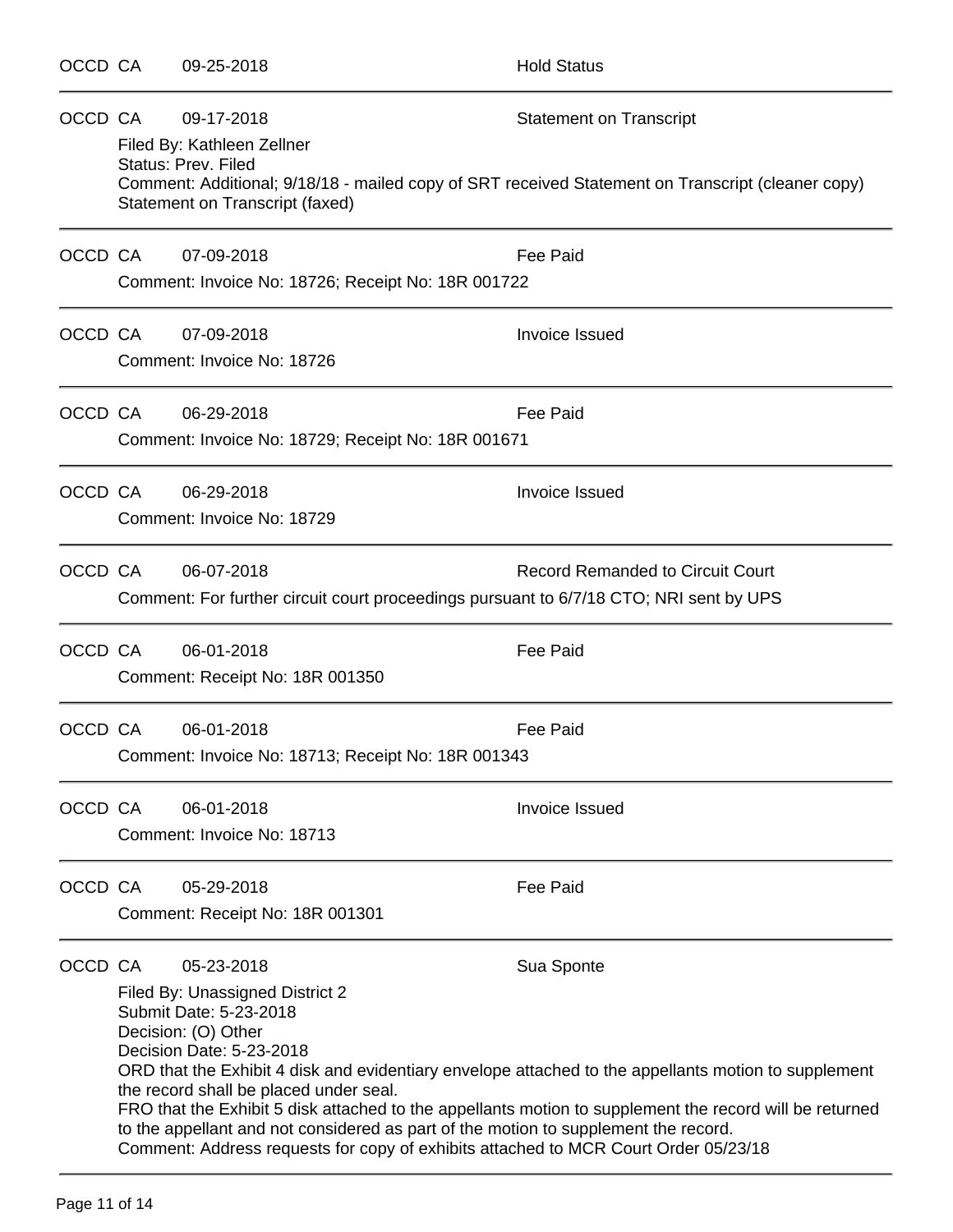#### OCCD CA 05-22-2018 Attorney Change

Comment: AAG Tiffany M. Winter and AAG Lisa E.F. Kumfer for State per letter of appearance. AAG Jeffrey Kasel removed. Attorney Change

OCCD CA 05-21-2018 General Secret Paid Comment: Receipt No: 18R 001254

OCCD CA 05-15-2018 Motion to Correct/Supplement Record

Filed By: Kathleen Zellner Submit Date: 5-29-2018 Decision: (O) Other Decision Date: 6-7-2018

ORD that the motion to supplement the record is denied.

FRO that this appeal is remanded forthwith to the circuit court to permit Steven A. Avery to pursue a supplemental postconviction motion in connection with Avery's receipt of previously withheld discovery or other new information.

FRO that any supplemental postconviction motion shall be filed in the circuit court within thirty days. FRO that the circuit court shall conduct any necessary proceedings and enter an order containing its findings and conclusions within sixty days after the supplemental postconviction motion is filed. FRO that if Avery intends to order a transcript of any post-remand hearing, he shall do so within ten days after the circuit court enters its order deciding the supplemental postconviction motion. Any such transcript shall be filed an served within twenty days after its request. Avery shall provide the court reporter with a copy of this order.

FRO that Avery shall file a statement on transcript within fifteen days after the circuit court enters its post-remand order deciding the supplemental postconviction motion. The statement on transcript shall reflect either that a post-remand transcript has been ordered or that such a transcript is not necessary for this appeal.

FRO that the circuit court clerk shall re-transmit the record to this court within twenty days after the later of the entry of the circuit court order resolving the supplemental postconviction motion or the filing of any post-remand hearing transcript, if ordered. The record shall include any papers filed pursuant to this remand.

FRO that the appellant shall file an appellant's opening brief presenting all grounds for relief within forty days after the filing of the record.

Motion Response Filed By: Tiffany Winter Submit Date: 5-29-2018 Motion Response Filed By: 90183 (Zellner, K Comment: with CD disclosed to defendant for the first time on 4/17/18; State's response filed 5/25/18; Reply filed 5/29/18 Court Order 06/07/18 Response Response Motion to Correct/Supplement Record Exhibits: Motion to Correct/Supplement Record

OCCD CA 05-11-2018 Motion to Waive Filing Requirements

Filed By: Kathleen Zellner Submit Date: 5-11-2018 Decision: (G) Grant Decision Date: 5-14-2018 ORD that the motion to enlarge the word limit is granted. The appellant shall submit an appellant's brief that may not exceed 31,000 words if a proportional serif font is used. Comment: To enlarge word count for BAP to 31,000 words Court Order 05/14/18 Motion to Waive Filing Requirements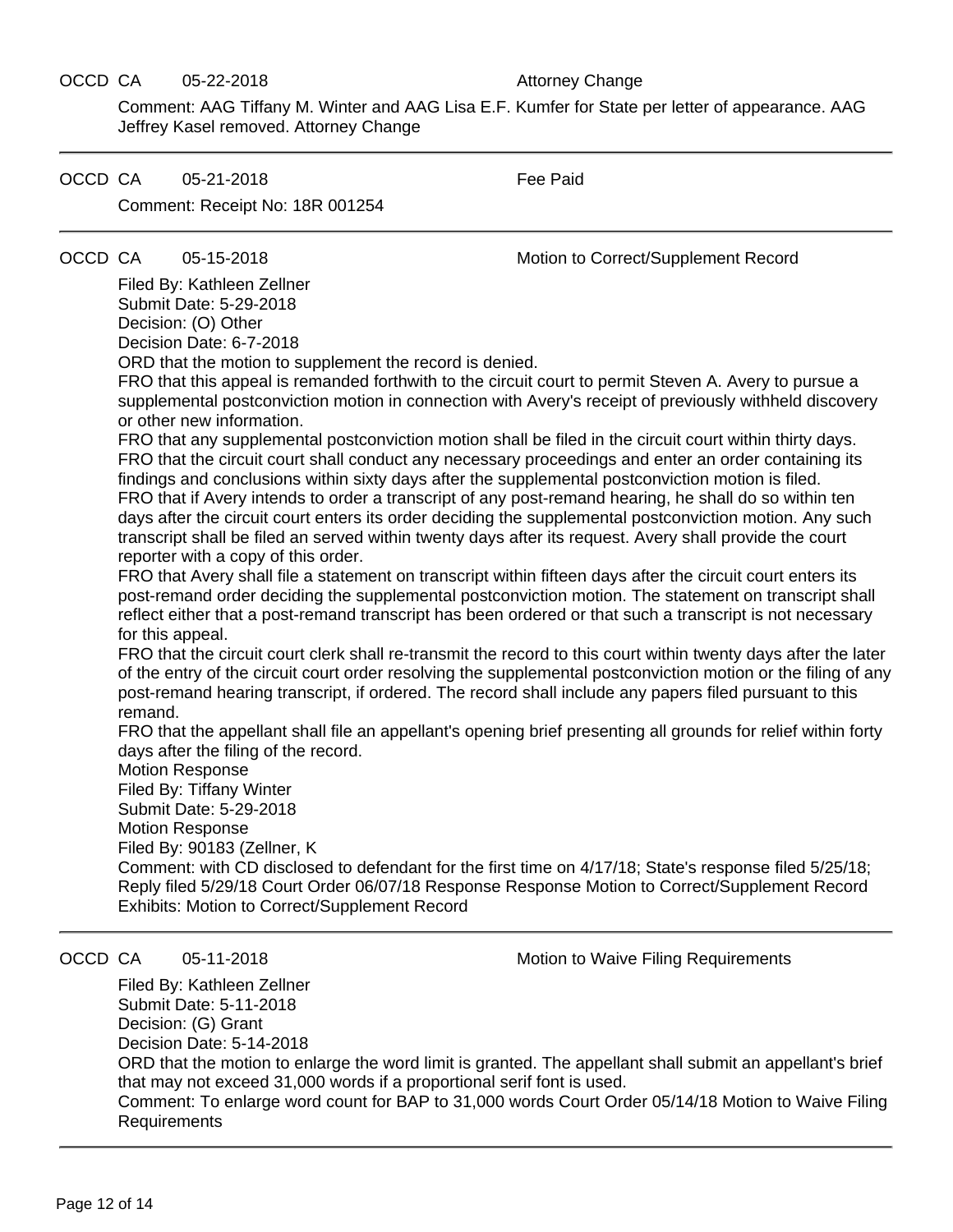Comment: Court Order 03/19/18 Motion to Extend Time

### OCCD CA 01-18-2018 Motion to Extend Time

Filed By: Kathleen Zellner Submit Date: 1-18-2018 Decision: (G) Grant Decision Date: 1-19-2018 ORD that the time for the appellant to file his appellant's brief is extended to March 30, 2018. See Wis. Stat. Rule 809.82(2)(a). See BAP event due on 3-30-2018 Comment: Court Order 01/19/18 Motion to Extend Time

OCCD CA 01-16-2018 **Rejected Electronic Document** 

Comment: Motion for Extension of Time to File Brief; This e-file is rejected because the rules do not require the e-filing of motions.

OCCD CA 12-19-2017 Sealed Documents Comment: Sealed Document #s 63-73, 272, 308, 380, 383, 399, 674

OCCD CA 12-19-2017 Non-Electronic Record Item

Comment: Two (2) Separate Boxes of Exhibits

OCCD CA 12-19-2017 Record Comment: ELECTRONICALLY FILED: 1-1 to 721-258 Filing Notice: Record

OCCD CA 12-06-2017 Statement on Transcript

Filed By: Kathleen Zellner Status: Prev. Filed Comment: original received via US mail 12/7/17. Statement on Transcript (clearer) Statement on Transcript (faxed)

OCCD CA 12-04-2017 **Attorney Change** 

Comment: AAG Jeffrey J. Kassel for State per letter of appearance. Criminal Appeals Unit and AAG Thomas J. Fallon removed. Attorney Change

OCCD CA 12-04-2017 Notif. Sent - Filing of NOP & Ct. Rec.

Comment: Additional Notif. Sent - Filing of NOP & Ct. Rec.

OCCD CA 12-04-2017 Fee Paid